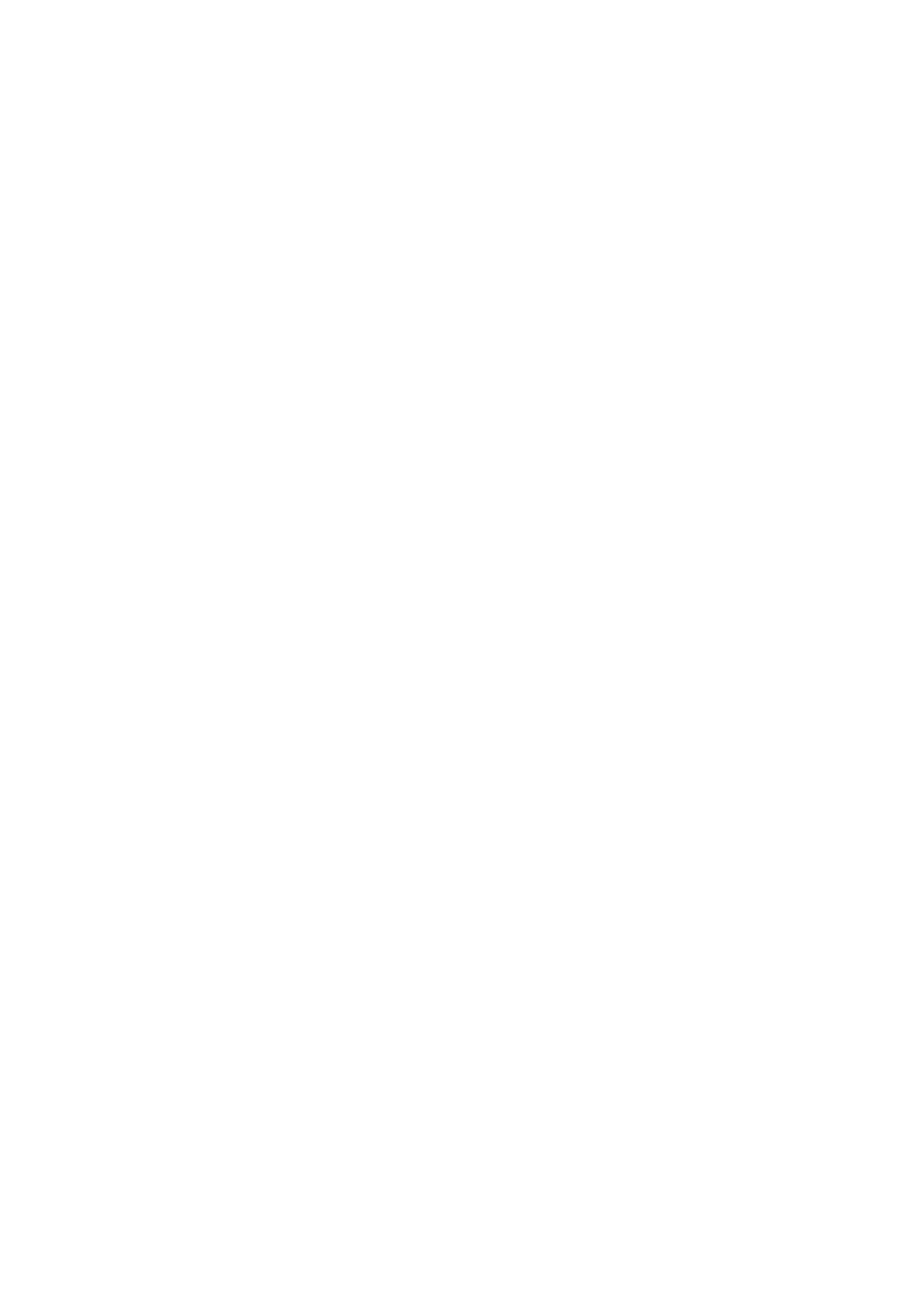

Note: a roll-call was conducted that ascertained the following members were in attendance at the commencement of the meeting:

| <b>Member</b>           |              | <b>Member</b>               |  |
|-------------------------|--------------|-----------------------------|--|
| Cr D Simpson            | ✓            | Mayor P Goff                |  |
| Cr T Mulholland         | $\checkmark$ | Cr S Henderson              |  |
| Deputy Mayor B Cashmore |              | <b>IMSB Member G Wilcox</b> |  |
| Cr A Dalton             | $\checkmark$ | Cr P Young                  |  |

## **1 Apologies**

Resolution number VFM/2022/6

MOVED by Chairperson D Simpson, seconded by Cr S Henderson:

**That the Value for Money Committee:**

**a) accept the apologies from:**

**Absence IMSB Member G Wilcox Lateness Deputy Mayor B Cashmore – council business**

**CARRIED**

## **2 Declaration of Interest**

There were no declarations of interest.

# **3 Confirmation of Minutes**

Resolution number VFM/2022/7

MOVED by Chairperson D Simpson, seconded by Cr A Dalton:

## **That the Value for Money Committee:**

**a) confirm the ordinary minutes of its meeting, held on Thursday, 17 February 2022, as a true and correct record.**

**CARRIED**

# **4 Petitions**

There were no petitions.

## **5 Public Input**

There was no public input.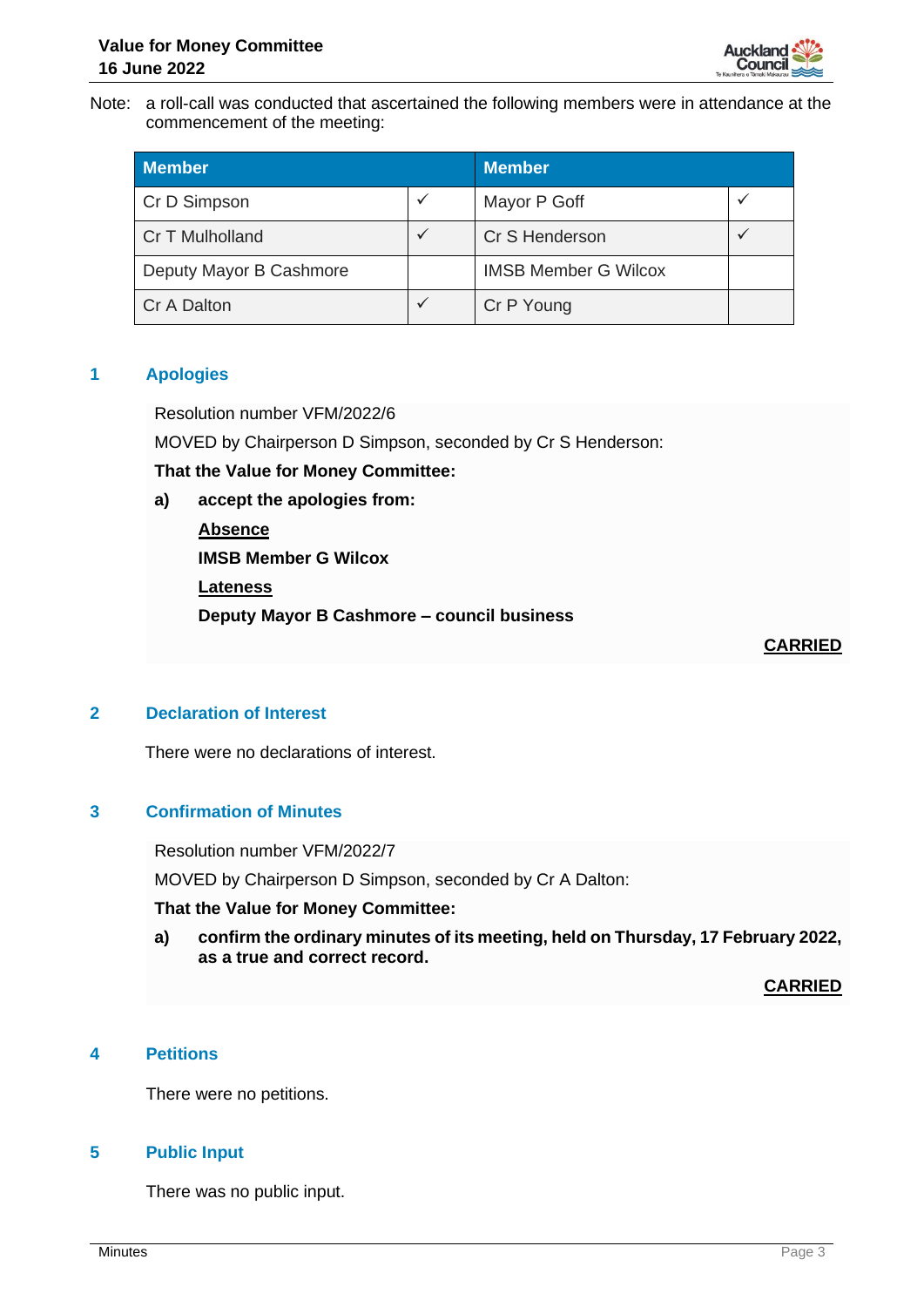

## **6 Local Board Input**

There was no local board input.

## **7 Extraordinary Business**

There was no extraordinary business.

## **8 Auckland Council savings progress for the period ended 31 May 2022**

A presentation was provided. A copy is attached to the official minutes and is available on the Auckland Council website as a minutes attachment.

*Cr P Young entered the meeting at 10.05am.*

*Deputy Mayor BC Cashmore entered the meeting at 10.08am.*

Note: changes were made to the original recommendation under clause a), and by adding new clause b), as a Chair's recommendation.

Resolution number VFM/2022/8

MOVED by Chairperson D Simpson, seconded by Deputy Chairperson T Mulholland:

### **That the Value for Money Committee:**

- **a) note that Auckland Council has exceeded the \$90 million operating budget savings target for the 2021/2022 financial year, with \$90.7 million (100.8 per cent) achieved at 31 May.**
- **b) note that approximately \$52 million of savings has already been achieved towards the Auckland Council savings target of \$90 million for 2022/2023.**

### **CARRIED**

# **Attachments**

A 16 June 2022, Value for Money Committee: Item 8 - Auckland Council savings progress for the period ended 31 May 2022, presentation

## **9 Value for Money End of Council Term Report**

Note: changes were made to the original recommendation by adding new clauses b), c) and d), as a Chair's recommendation.

Resolution number VFM/2022/9

MOVED by Chairperson D Simpson, seconded by Deputy Chairperson T Mulholland:

### **That the Value for Money Committee:**

- **a) receive the update on value for money work undertaken during the 2019-2022 Auckland Council term.**
- **b) note since the formation of Auckland Council in 2010, cumulative operating savings of \$2.4 billion have been realised.**
- **c) note the key highlights of the Value for Money Committee since its formation at the start of this electoral term (2019-2022) include:**
	- **i) operating savings and efficiency achievements of \$259.7 million to 31 May 2022**
	- **ii) group procurement savings of \$96 million to February 2022**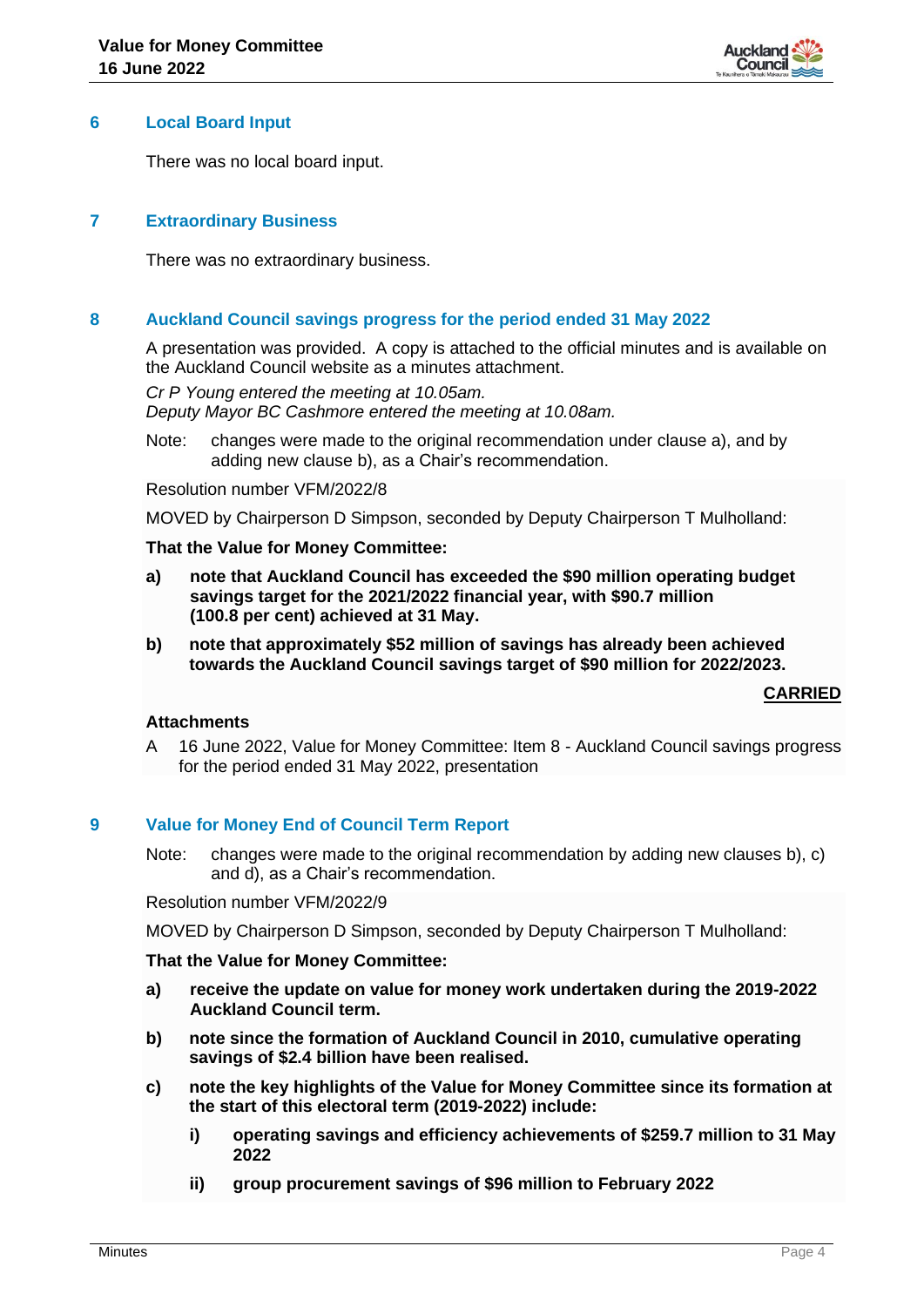

- **iii) \$92 million achieved from asset recycling providing council with an efficient use of capital and prioritisation of funds to achieve its planned activities and projects in the Recovery Budget 2021-2031.**
- **d) note financial benefits achieved through value for money activity during the 2019-2022 electoral term currently total \$447.7 million.**

**CARRIED**

## **10 'Optimise our Service Outcomes' Value for Money Committee Update**

Resolution number VFM/2022/10

MOVED by Chairperson D Simpson, seconded by Deputy Chairperson T Mulholland:

### **That the Value for Money Committee:**

**a) receive the update on the Optimise our Service Outcomes programme and refer the agenda report via memo to the Governing Body and Independent Māori Statutory Board for information.**

**CARRIED**

## **11 Summary of Value for Money Committee information memoranda and briefings (including the forward work programme) - 16 June 2022**

Resolution number VFM/2022/11

MOVED by Chairperson D Simpson, seconded by Deputy Chairperson T Mulholland:

#### **That the Value for Money Committee:**

- **a) note the progress on the forward work programme appended as Attachment A of the agenda report.**
- **b) receive the summary of information memoranda and briefings – 16 June 2022.**

**CARRIED**

## **12 Consideration of Extraordinary Items**

There was no consideration of extraordinary items.

### **13 Procedural motion to exclude the public**

Resolution number VFM/2022/12

MOVED by Chairperson D Simpson, seconded by Deputy Chairperson T Mulholland:

#### **That the Value for Money Committee:**

**a) exclude the public from the following part(s) of the proceedings of this meeting.**

**The general subject of each matter to be considered while the public is excluded, the reason for passing this resolution in relation to each matter, and the specific grounds under section 48(1) of the Local Government Official Information and Meetings Act 1987 for the passing of this resolution follows.**

**This resolution is made in reliance on section 48(1)(a) of the Local Government Official Information and Meetings Act 1987 and the particular interest or interests protected by**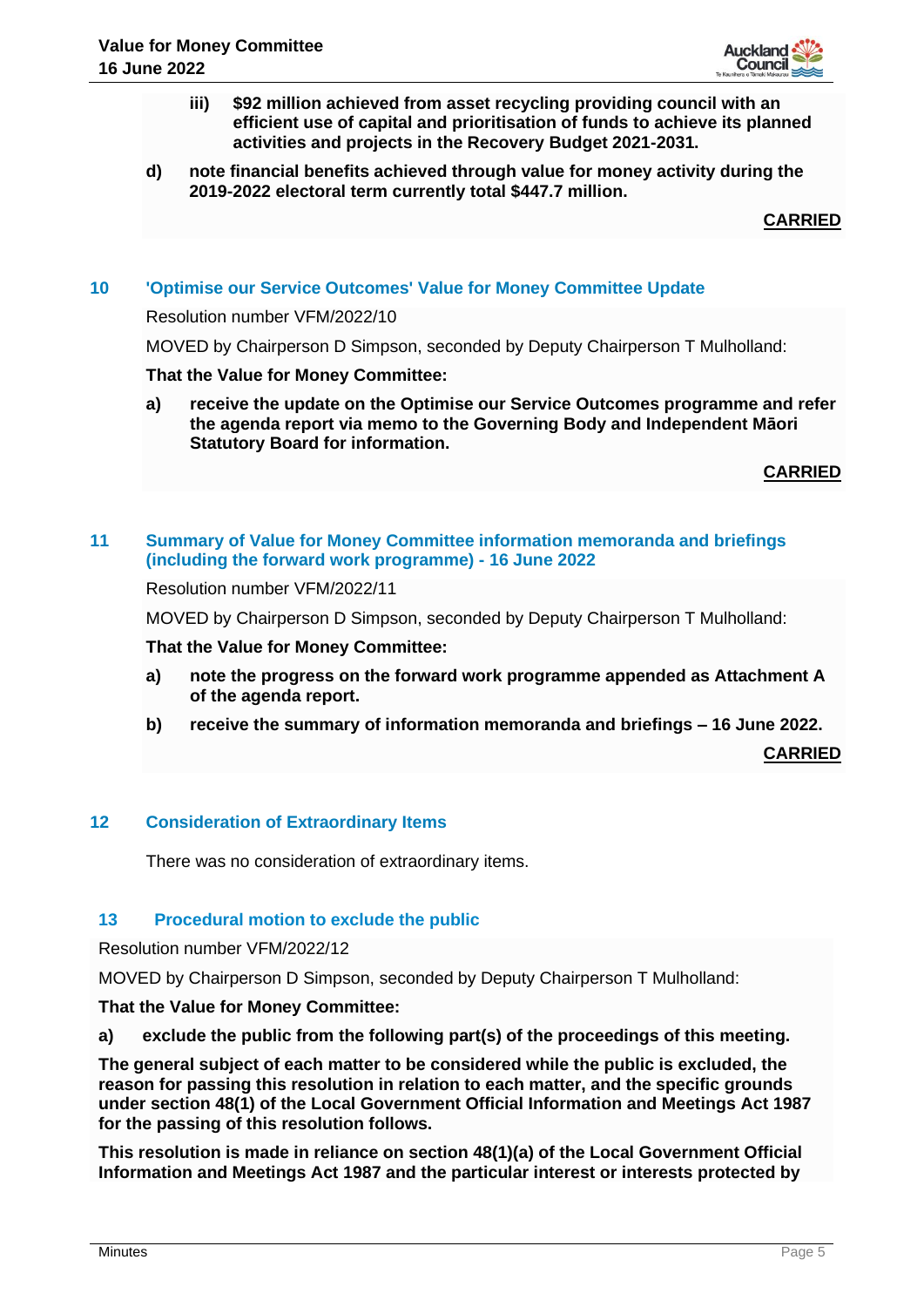

**section 6 or section 7 of that Act which would be prejudiced by the holding of the whole or relevant part of the proceedings of the meeting in public, as follows:**

| C <sub>1</sub><br><b>CONFIDENTIAL: Group Shared Services update</b>                                                                                                                   |                                                                                                                                                                                                                                                                                                                                                                      |                                                                                                                                                                                                    |  |  |
|---------------------------------------------------------------------------------------------------------------------------------------------------------------------------------------|----------------------------------------------------------------------------------------------------------------------------------------------------------------------------------------------------------------------------------------------------------------------------------------------------------------------------------------------------------------------|----------------------------------------------------------------------------------------------------------------------------------------------------------------------------------------------------|--|--|
| Reason for passing this<br>resolution in relation to each<br>matter                                                                                                                   | Particular interest(s) protected<br>(where applicable)                                                                                                                                                                                                                                                                                                               | Ground(s) under section 48(1)<br>for the passing of this resolution                                                                                                                                |  |  |
| The public conduct of the part of<br>the meeting would be likely to<br>result in the disclosure of<br>information for which good<br>reason for withholding exists<br>under section 7. | s7(2)(c)(ii) - The withholding of<br>the information is necessary to<br>protect information which is<br>subject to an obligation of<br>confidence or which any person<br>has been or could be compelled<br>to provide under the authority of<br>any enactment, where the<br>making available of the<br>information would be likely to<br>damage the public interest. | s48(1)(a)<br>The public conduct of the part of<br>the meeting would be likely to<br>result in the disclosure of<br>information for which good<br>reason for withholding exists<br>under section 7. |  |  |
|                                                                                                                                                                                       | s7(2)(i) - The withholding of the<br>information is necessary to<br>enable the local authority to<br>carry on, without prejudice or<br>disadvantage, negotiations<br>(including commercial and<br>industrial negotiations).                                                                                                                                          |                                                                                                                                                                                                    |  |  |
|                                                                                                                                                                                       | In particular, the report contains<br>employee information that has<br>been provided in confidence and<br>disclosure at this stage would be<br>likely to impact similar<br>information being provided in<br>the future. The information that<br>supports this report may<br>disadvantage negotiations which<br>may flow from future decisions<br>on this matter.     |                                                                                                                                                                                                    |  |  |

**The text of these resolutions is made available to the public who are present at the meeting and form part of the minutes of the meeting.**

### **CARRIED**

*Deputy Mayor BC Cashmore retired from the meeting at 10.41am.*

10.41pm The public was excluded.

Resolutions in relation to the confidential items are recorded in the confidential section of these minutes and are not publicly available.

11.50am The public was re-admitted.

## **RESTATEMENTS**

It was resolved while the public was excluded: